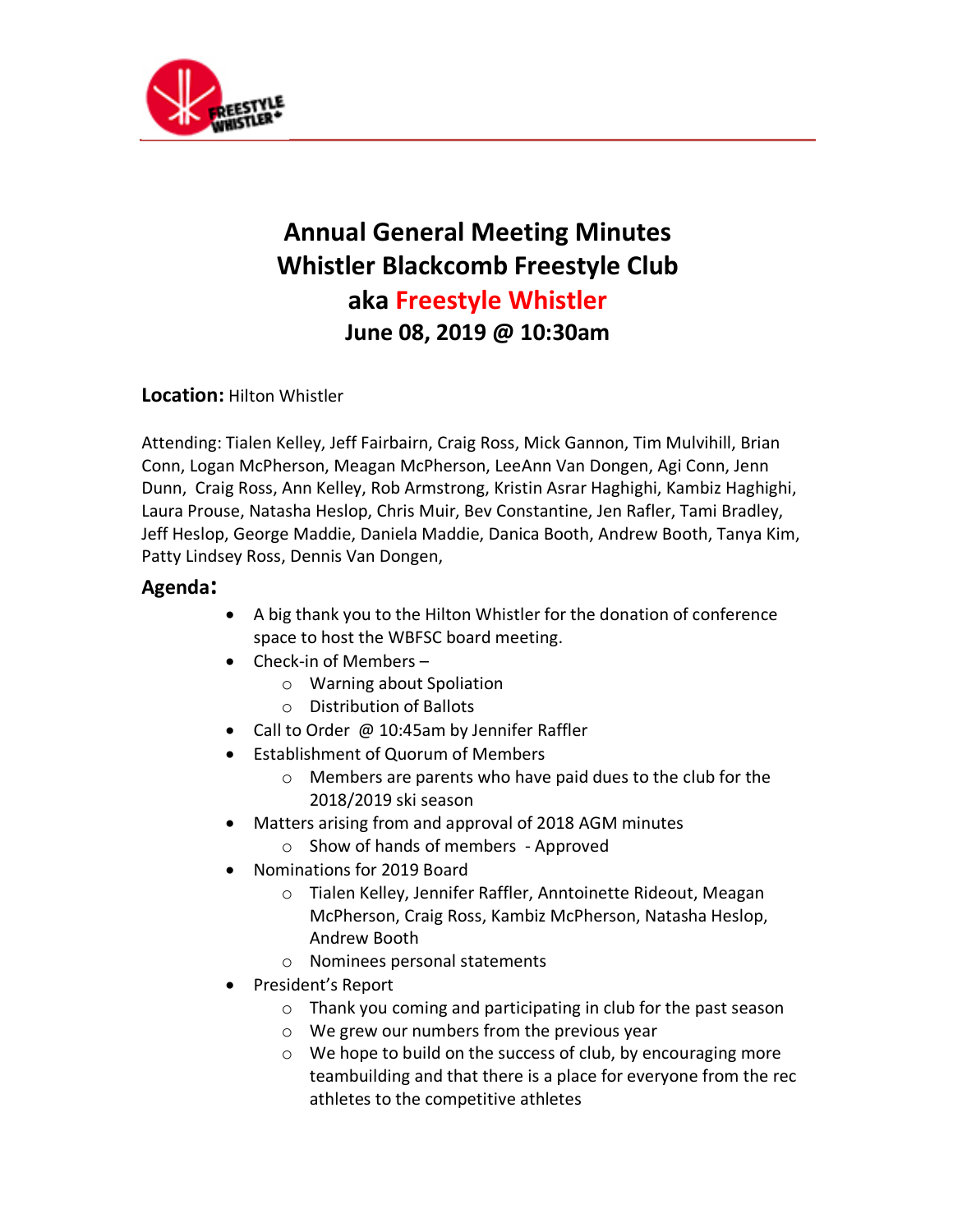

- o Thank you to our Coaches and our Executive Director
- o The board is working on helping our coaches achieve greater professionalism
- o Thank you the Whistler Blackcomb Kate Webber, she has been a partner of club for many years and Vail have enthusiastically supported club this year.
	- Thank you also to Freestyle BC
- o Highlights for the year have been increased communications with the regular newsletters and our mid-season QA session as well as our Strat Planning sessions.
	- We are building on this and hope the new board continues to improve this for the future of the club
	- Trying to create the bridge for families to understand the athlete pathways (COT, Etc)
	- Supporting the Exec position (Chris Muir)
		- Thank you Chris
	- The NTC Airbag has been a great success, thank you to the entire NTC board
		- Jenn Dunn and Julia Smart Big thank you for your efforts
	- § Program Development this year
		- Spring Programming
			- o Vail embraced our program and we hired their coaches to get kids in,
		- Big Mountain Freestyle program for next year, more pathways for rec kids
	- Our HP programs this year have been refined
		- Thank you Jeff for coming back for Moguls
		- Thank you Grame for the work with the Slope kids
	- We have the  $3^{rd}$  Timber Tour comp for next year (late march)
	- Volunteer opportunities
		- Should club introduce a volunteer levy
		- We tabled it for the next years board with the thought that we will make a more concerted effort to reach out and ask for volunteers
- o Draft Strat Plan has been presented at the meeting, this is not final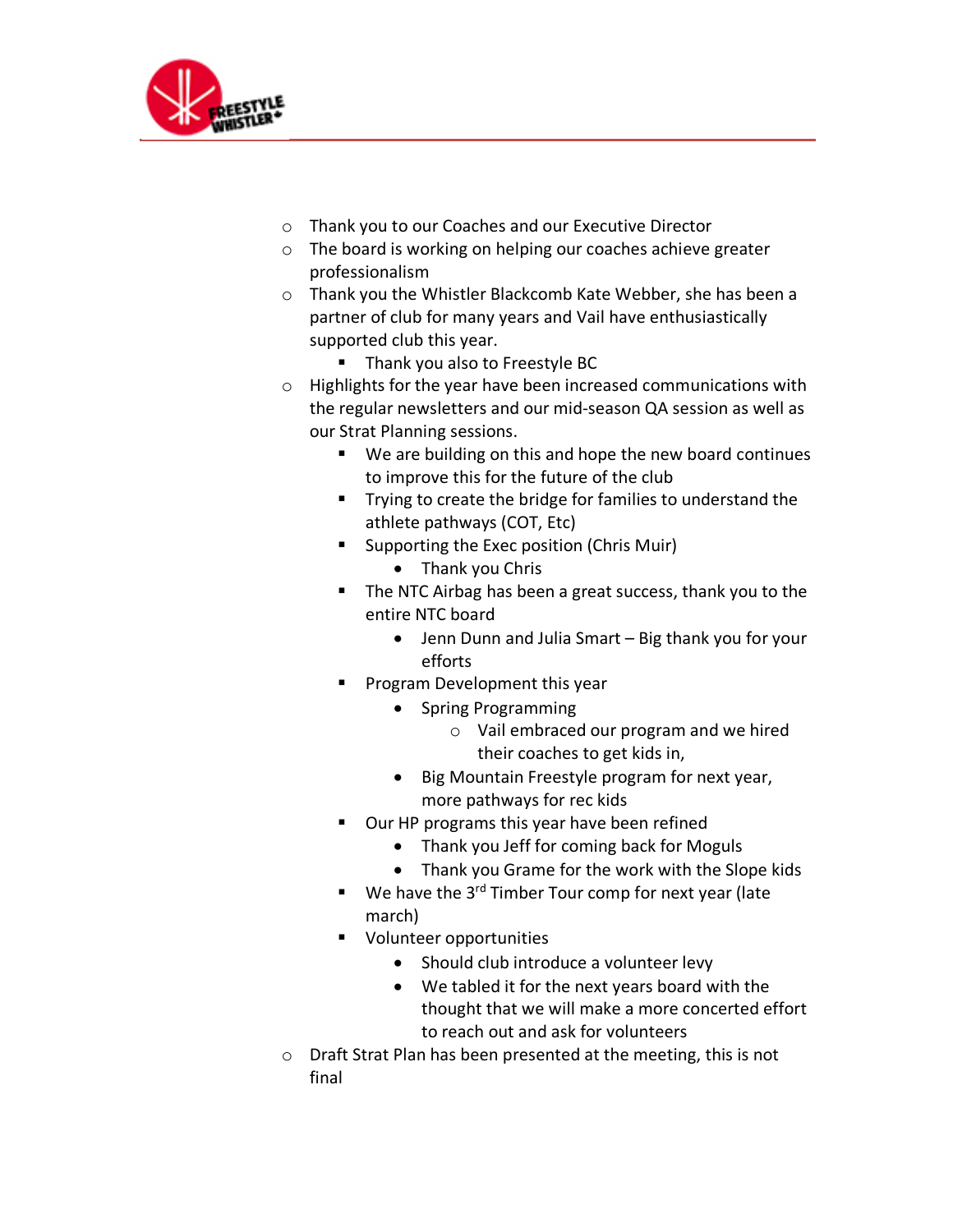

- Meredith helped to lead this effort and it is for the next board to finalize this plan in 2019
- Overview of plan
- Thank you to the current board
- Thank you to Julien for the room and year end party
- § Thank you to the nominiees
- §
- Executive Report Chris Muir
	- o 85 athletes summer program
	- o 20 fall athletes
	- o 90 winter program athletes
	- o 30 at each timber tour
	- o 117 spring athletes
	- o We have a freestyle devo program that we feel was successful
	- o Successfully partnered with BC freestyle for a girls camp, 52 athletes attended
	- o All Mountain Freestyle, Big Mountain Freestyle, Mogul team, Slope
	- o I am partnering with Freestyle Canada to build weekend training guidelines for junior coaches in our club and across Canada
	- o Adding Freestyle Coach Academy to have 16 years + be able to run through their Level 1 & Level 2 freestyle courses as well as other leadership opportunities
	- o Big Mountain Awareness clinic
	- o Run AST Level 1 for U18 athletes
	- o Mental Workshop on sports physiology
	- o Ski Movie night
	- o Meg Orage team uniforms
	- o BC Champs in April 2-5
	- o
- Treasurer's Report and approval of 2018/2019 Financial Statements
	- o Break even scenario this year
		- Our winter program helped balance off the spring, summer and fall programing
		- Megs fundraiser thank you so much!
		- Spring contract with a Chinese team which we were able to generate about 10k
		- AR is quite high as we just invoiced for summer programming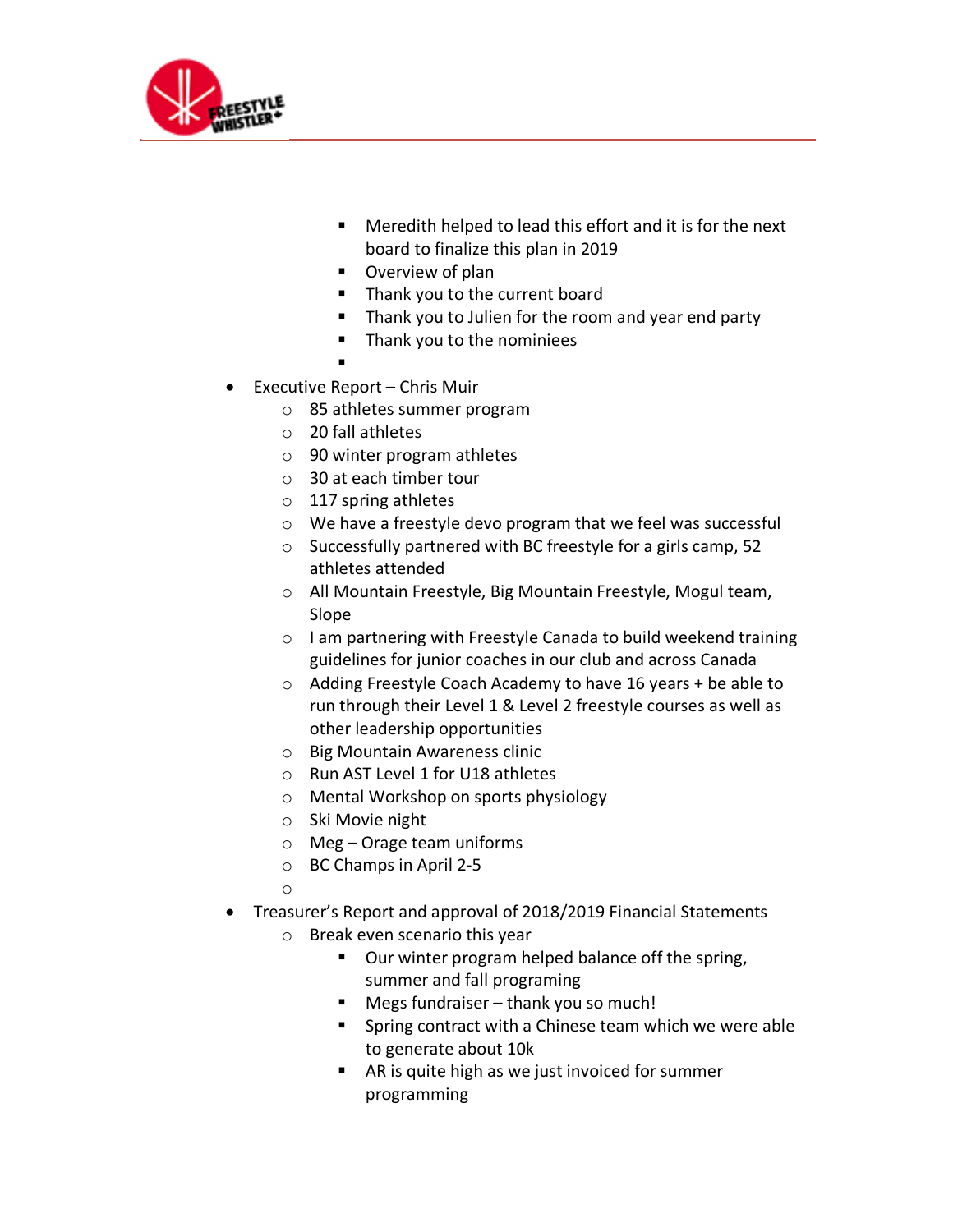

- We are working on building on the airbag revenue
- $\circ$  Show of hands of members approved
- Jenn Dunn NTC Update
	- o :::Insert update here::
	- $\circ$  Scheduled for Dec 30<sup>th</sup>
		- Looking for Lower Cost venue
		- Asking for Volunteers!
			- Looking for a chair
	- o 92k raised to date
	- o Sponsorship updates
		- Vail has been supportive and are willing to help us this year
	- o Asking for Fundraising suggestions
	- o Mick met with Vail about site at mid station and approved the site in principle
		- They have their opinions on what the site should look like
		- They want a high level of confidence that we can build it (fund it)
		- Phase one mogul course and Airbag site
		- After a year of success we can look at expansion (mogul air site, rail site, etc)
		- We can use the lift hut but they don't want another building there, we are encouraged to improve the look of the lift hut
		- For events we just need to build a scaffold judges stand
		- Fencing similar to what is at the bottom of each lift
			- With the addition of banner poles at the posts
			- Work has to include fending and banners for any work we plan on performing
		- §
- New Business:
	- o Earlybird rate of \$1850
	- o New board to determine full rate
	- o Sara and dexter are moving on to school
	- o Consideration about
- Election of 2018/2019 Board of Directors
	- o By secret ballot, nominees: